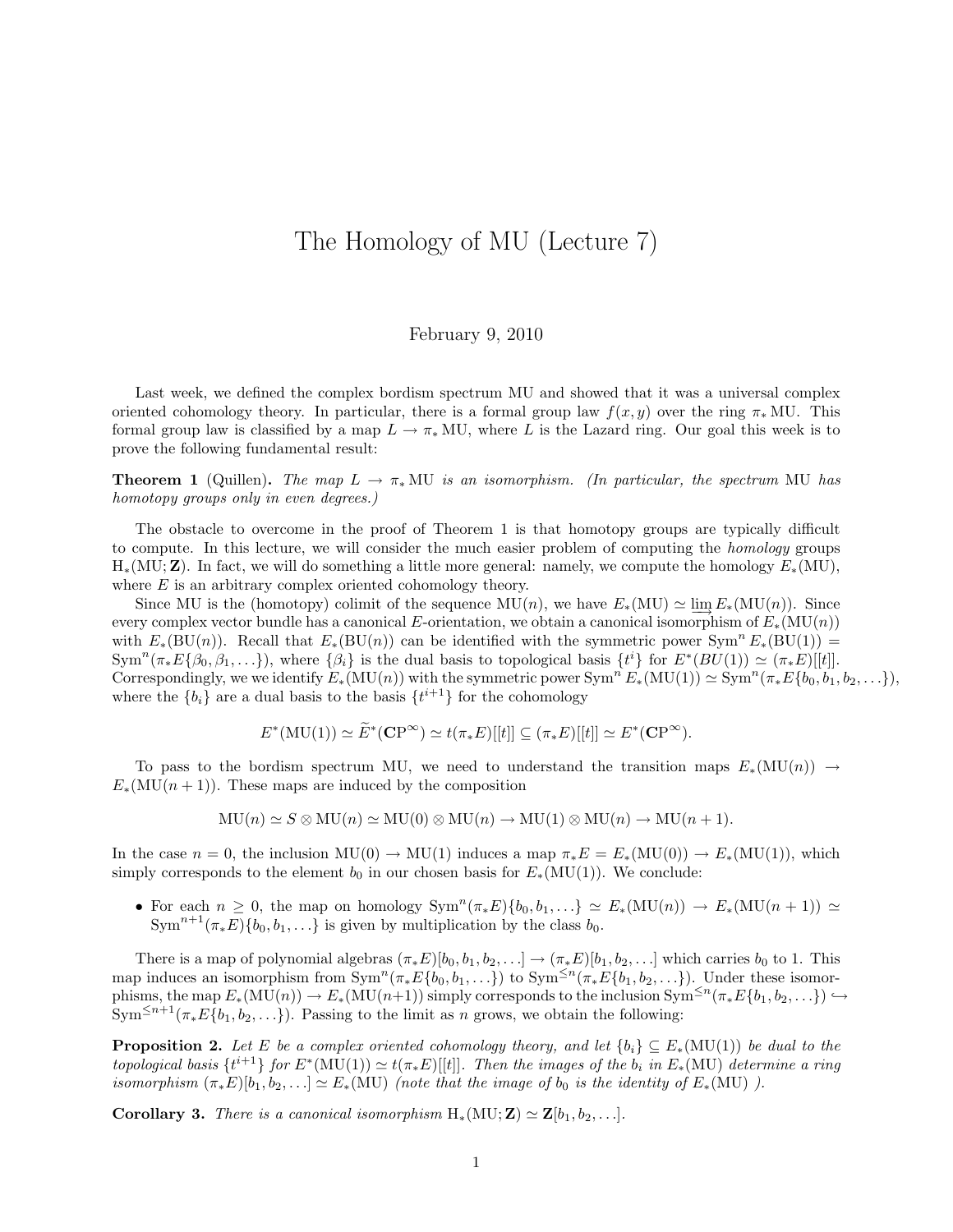To use this observation in the proof of Theorem 1, we need to understand the composition  $L \to \pi_* MU \to$  $H_*(MU; Z) \simeq Z[b_1, b_2, \ldots]$  (here the second map is the Hurewicz homomorphism). This map classifies a formal group law over the commutative ring  $\mathbf{Z}[b_1, b_2, \ldots]$ . We will see in a moment that this is the same formal group law that we studied in Lecture 2.

It will be convenient to again consider a slightly more general problem. Let  $E$  be any complex oriented cohomology theory. The smash product  $MU \otimes E$  is another multiplicative cohomology theory, with  $\pi_*(\text{MU} \otimes E) = E_*(\text{MU}) \simeq (\pi_* E)[b_1, b_2, \ldots]$ . This multiplicative cohomology theory has two complex orientations: one coming from our given complex orientation on  $E$ , and one from the universal complex orientation on MU. In other words, we can find two classes  $t_E, t_{\text{MU}} \in \widetilde{\text{MU} \otimes E}^2(\mathbf{CP}^{\infty})$ , which determine isomorphisms

$$
(\pi_*E)[b_1, b_2, \ldots][[t_E]] \simeq (\mathbf{MU} \otimes E)^* (\mathbf{CP}^{\infty}) \simeq (\pi_*E)[b_1, b_2, \ldots][[t_{\mathbf{MU}}]].
$$

In particular, we can write  $t_{\text{MU}}$  as a power series

$$
\sum_{i\geq 1} a_i t_E^{i+1}
$$

for some coefficients  $a_i \in (\pi_*E)[b_1, b_2, \ldots]$ .

**Claim 4.** We have  $a_i = b_i$ : that is, we can write  $t_{\text{MU}} = t_E + b_1 t_E^2 + b_2 t_E^3 + \dots$ 

To prove the claim, note that we can think of a class in  $\widetilde{\mathrm{MU}\otimes E}^2(\mathbf{CP}^\infty)$  as a map of spectra  $\mathrm{MU}(1) \to$ MU ⊗E. By general nonsense, this is the same thing as a map of E-module spectra from MU(1)  $\otimes$  E to MU ⊗E. Consequently,  $t_E$  and  $t_{\text{MU}}$  correspond to a pair of maps  $\phi_{\text{MU}}, \phi_E : \text{MU}(1) \otimes E \to \text{MU} \otimes E$ .

For every integer i, the class  $b_i \in E_{2i}(\text{MU}(1))$  determines a map of E-modules  $\Sigma^{2i}E \to \text{MU}(1) \otimes E$ . Taking the coproduct, we obtain an equivalence of E-module spectra

$$
\oplus_{i\geq 0} \Sigma^{2i} E \simeq \text{MU}(1) \otimes E.
$$

Consequently, to describe a map of spectra from  $MU(1) \otimes E$  to  $MU \otimes E$ , we just need to specify its restriction to  $\Sigma^{2i}E$  for every integer *i*.

The map  $\phi_E$  is given by the composition

$$
E \otimes MU(1) \stackrel{\lambda}{\to} E \stackrel{u}{\to} E \otimes MU,
$$

where  $\lambda$  classifies the complex orientation of E and u is the unit map  $E \to E \otimes MU$ . Since the  $\{b_i\}$  are chosen to be the dual basis to  $\{t^{i+1}\}$ , we see that  $\lambda$  vanishes on  $\Sigma^{2i}E$  for  $i > 0$ , and restricts to the identity map  $\Sigma^{2i}E \simeq E$  when  $i = 0$ .

The map  $\phi_{MU}$  is given by smashing with E the canonical map  $MU(1) \to MU$ . In particular,  $\phi_{MU}$  can be identified with the coproduct of the family of maps  $\phi_{MU}^i : \Sigma^{2i} E \to MU \otimes E$  classified by  $b_i \in E_{2i}(MU)$ .

Note that the tensor product  $MU(1) \otimes E$  is acted on by the function spectrum  $E^{\mathbf{CP}^{\infty}}$ : at the level of homology, this is given by the action of the cohomology ring  $E^*(\mathbf{CP}^{\infty})$  on the reduced homology  $\widetilde{E}_*(\mathbf{CP}^{\infty})$ (via the cap product). In particular, our complex orientation t induces a map  $\Sigma^{-2}(\text{MU}(1)\otimes E) \to \text{MU}(1)\otimes E$ , which we will denote by T. In terms of our identification  $MU(1)\otimes E \simeq \bigoplus_{i\geq 0} \Sigma^{2i}E$ , the map T carries  $\Sigma^{-2}\Sigma^{2i}E$ to  $\Sigma^{2(i-1)}E$  by the identity map for  $i > 0$ , and is zero otherwise.

It follows that  $\phi_{MU}$  can be written as a formal sum  $\sum_i \phi_{MU}^i$ , where  $\phi_{MU}^i$  is given by the composition

$$
MU(1) \otimes E \stackrel{T^i}{\to} MU(1) \otimes E \stackrel{\lambda}{\to} E \stackrel{b_i}{\to} MU \otimes E.
$$

In other words, we have the formula

$$
\phi_{\rm MU} = \sum_i b_i \phi_E \circ T^i.
$$